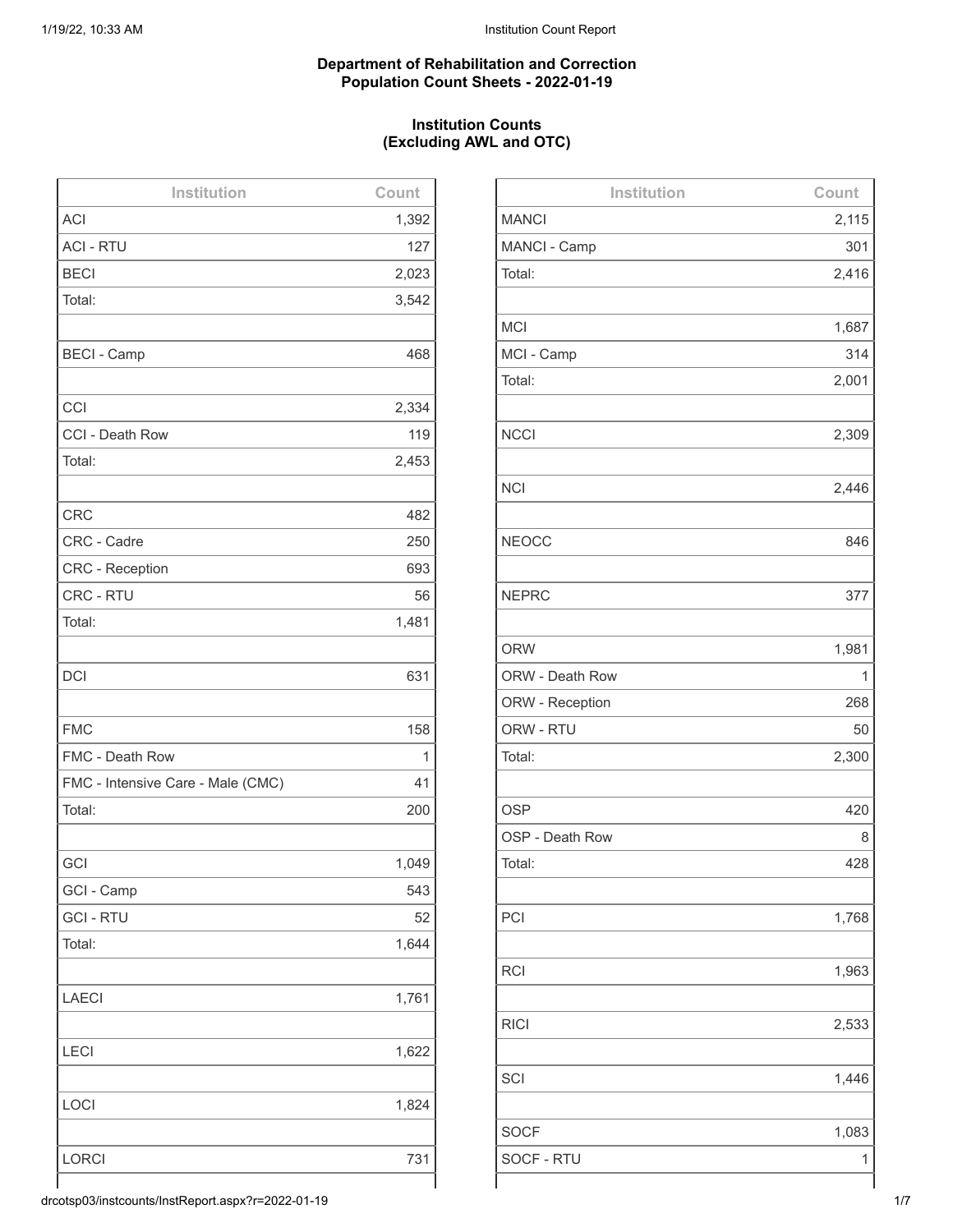| <b>LORCI - Cadre</b>     | 203   |
|--------------------------|-------|
| <b>LORCI - Reception</b> | 130   |
| Total:                   | 1,064 |
|                          |       |
| <b>MACI</b>              | 459   |
| MACI - Minimum           | 1,308 |
| Total:                   | 1,767 |

#### 1/19/22, 10:33 AM Institution Count Report

|                  | <b>Total Population:</b> | 43,312 |
|------------------|--------------------------|--------|
|                  |                          |        |
| Total:           |                          | 900    |
| <b>WCI - RTU</b> |                          | 28     |
| <b>WCI</b>       |                          | 872    |
|                  |                          |        |
| Total:           |                          | 648    |
| <b>TOCI - PC</b> |                          | 129    |
| <b>TOCI</b>      |                          | 519    |
|                  |                          |        |
| Total:           |                          | 1,390  |
| TCI - Camp       |                          | 363    |
| <b>TCI</b>       |                          | 1,027  |
|                  |                          |        |
| Total:           |                          | 1,084  |

\* The Total Population includes 30 Offenders with Reason Codes 30 & 31. \*\* The Total Population includes 29 Offenders with Reason Code 0A.

### **Male Population by Security Level (Include AWL and Exclude OTC)**

| Total Level 4<br>1,005<br>12<br>6<br>8,446<br>139<br>Total Level 3<br>124<br><b>Total Level 2</b><br>15,498<br>112<br>155<br><b>Total Level 1</b><br>13,743<br>139<br>83<br><b>Total Death Row</b><br>131<br>$\mathbf{0}$<br>$\Omega$ | 15,541<br>13,799<br>131 |    |    |       |                      |
|---------------------------------------------------------------------------------------------------------------------------------------------------------------------------------------------------------------------------------------|-------------------------|----|----|-------|----------------------|
|                                                                                                                                                                                                                                       |                         |    |    |       |                      |
|                                                                                                                                                                                                                                       |                         |    |    |       |                      |
|                                                                                                                                                                                                                                       |                         |    |    |       |                      |
|                                                                                                                                                                                                                                       | 8,461                   |    |    |       |                      |
|                                                                                                                                                                                                                                       | 1,011                   |    |    |       |                      |
|                                                                                                                                                                                                                                       | 1,119                   | 10 | 13 | 1,116 | <b>Total Level E</b> |
| <b>AWL</b><br>$(-OTC)$<br><b>Security Level</b><br><b>Body</b>                                                                                                                                                                        | Total                   |    |    |       |                      |

### **Female Population by Institution (Include AWL and Exclude OTC)**

| Institution            |                     | <b>Body</b> | <b>AWL</b> | $(-OTC)$ | Total |
|------------------------|---------------------|-------------|------------|----------|-------|
| <b>DCI</b>             |                     | 630         | 3          | 3        | 630   |
| <b>FMC</b>             |                     | 6           | 0          | 0        | 6     |
| <b>NEPRC</b>           |                     | 377         | 3          | 0        | 380   |
| <b>ORW</b>             |                     | 1,981       | 31         | 20       | 1,992 |
| <b>ORW - Death Row</b> |                     |             | $\Omega$   | 0        |       |
| ORW - Reception        |                     | 268         | 6          | 5        | 269   |
| ORW - RTU              |                     | 50          | $\Omega$   | $\Omega$ | 50    |
|                        | <b>Total Female</b> | 3,313       | 43         | 28       | 3,328 |
|                        |                     |             |            |          |       |

| 43,390<br>43,252<br>501<br><b>Total Population:</b><br>363 |  |
|------------------------------------------------------------|--|
|------------------------------------------------------------|--|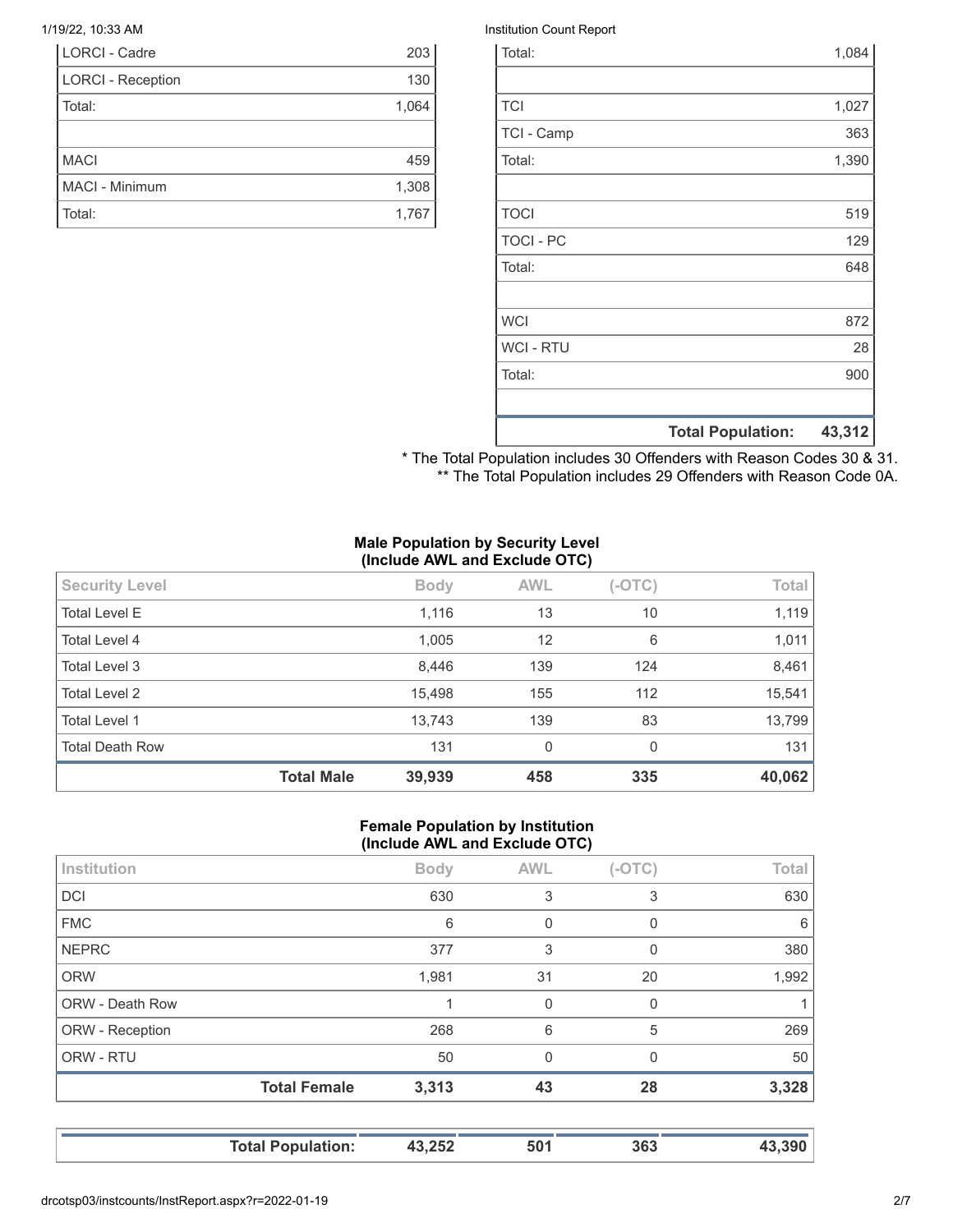| Male Population by Institution: Security Level 5 and E |  |
|--------------------------------------------------------|--|
| (Include AWL and Exclude OTC)                          |  |

| Institution  |                      | <b>Body</b>               | AWL            | $(-OTC)$                  | Total            |
|--------------|----------------------|---------------------------|----------------|---------------------------|------------------|
| ACI          |                      | $\ensuremath{\mathsf{3}}$ | $\mathbf 0$    | $\mathsf{O}\xspace$       | $\sqrt{3}$       |
| CRC          |                      | 1                         | $\mathbf 0$    | 0                         | $\mathbf{1}$     |
| CRC - RTU    |                      | $\,6\,$                   | $\mathbf 0$    | $\mathsf{O}\xspace$       | $\,6\,$          |
| <b>FMC</b>   |                      | 1                         | $\mathbf 0$    | $\mathsf 0$               | $\mathbf{1}$     |
| LECI         |                      | 21                        | $\mathbf 0$    | $\mathsf{O}\xspace$       | 21               |
| LORCI        |                      | $\sqrt{2}$                | $\mathbf 0$    | $\mathsf{O}\xspace$       | $\sqrt{2}$       |
| <b>MACI</b>  |                      | $\boldsymbol{9}$          | $\mathbf 0$    | $\,0\,$                   | $\boldsymbol{9}$ |
| <b>MANCI</b> |                      | 17                        | $\mathbf 0$    | $\,0\,$                   | $17\,$           |
| <b>OSP</b>   |                      | 336                       | $\sqrt{2}$     | $\mathbf{2}$              | 336              |
| RCI          |                      | 38                        | $\mathbf 0$    | $\mathsf 0$               | 38               |
| <b>RICI</b>  |                      | $\overline{2}$            | $\mathbf 0$    | $\mathsf{O}\xspace$       | $\overline{2}$   |
| SOCF         |                      | 525                       | $6\,$          | $\mathbf 5$               | 526              |
| TCI          |                      | 18                        | $\mathbf 0$    | 0                         | 18               |
| <b>TOCI</b>  |                      | 126                       | $\overline{4}$ | $\ensuremath{\mathsf{3}}$ | 127              |
| TOCI - PC    |                      | $\overline{2}$            | $\mathbf 0$    | $\mathsf{O}\xspace$       | $\overline{2}$   |
| WCI          |                      | $\overline{4}$            | $\mathbf{1}$   | $\mathsf{O}\xspace$       | $\,$ 5 $\,$      |
| WCI - RTU    |                      | 5                         | $\mathbf 0$    | $\mathsf{O}\xspace$       | 5                |
|              | <b>Total Level 5</b> | 1,116                     | 13             | 10                        | 1,119            |

# **Male Population by Institution: Security Level 4 (Include AWL and Exclude OTC)**

| Institution                       | <b>Body</b>    | <b>AWL</b>  | $(-OTC)$         | Total          |
|-----------------------------------|----------------|-------------|------------------|----------------|
| ACI                               | 4              | 0           | 0                | 4              |
| CRC                               | 3              | $\mathbf 0$ | 0                | 3              |
| CRC - Reception                   | $\overline{2}$ | 0           | 0                | $\overline{2}$ |
| CRC - RTU                         | 11             | 0           | $\mathbf 0$      | 11             |
| <b>FMC</b>                        | 1              | $\mathbf 0$ | 0                |                |
| FMC - Intensive Care - Male (CMC) | 1              | $\mathbf 0$ | $\mathbf 0$      |                |
| LORCI                             | 8              | $\mathbf 0$ | $\mathbf 0$      | 8              |
| LORCI - Cadre                     | $\overline{2}$ | 0           | 0                | $\overline{2}$ |
| <b>MACI</b>                       | 12             | 0           | 0                | 12             |
| <b>OSP</b>                        | 57             | $\mathbf 0$ | $\boldsymbol{0}$ | 57             |
| <b>SOCF</b>                       | 504            | 9           | 6                | 507            |
| SOCF - RTU                        | 1              | $\mathbf 0$ | $\mathbf 0$      |                |
| <b>TOCI</b>                       | 378            | 3           | $\mathbf 0$      | 381            |
| <b>TOCI - PC</b>                  | 13             | 0           | 0                | 13             |
| WCI - RTU                         | 8              | 0           | 0                | 8              |
| <b>Total Level 4</b>              | 1,005          | 12          | 6                | 1,011          |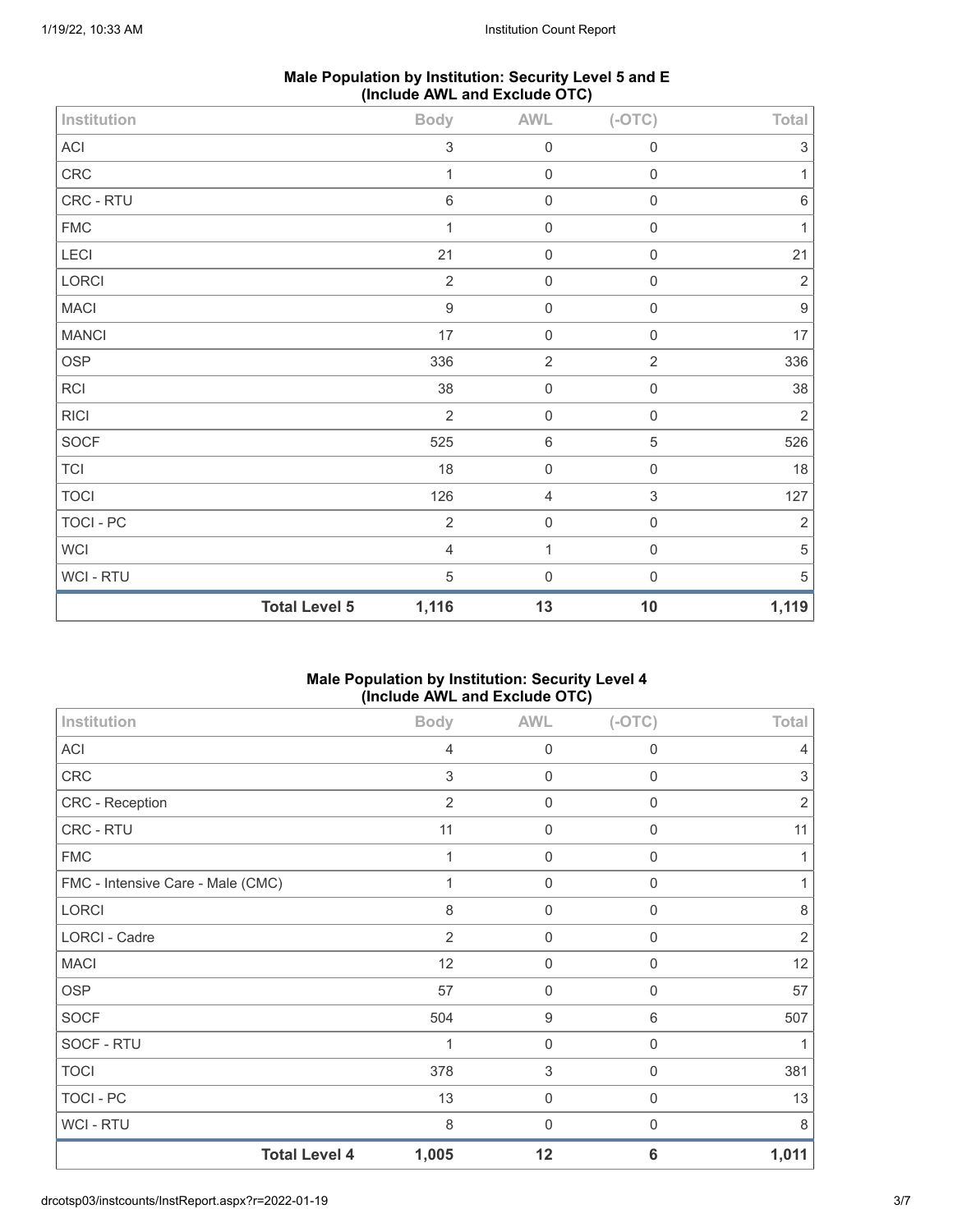| Institution                       | <b>Body</b>      | <b>AWL</b>          | $(-OTC)$            | Total                     |
|-----------------------------------|------------------|---------------------|---------------------|---------------------------|
| <b>ACI</b>                        | 17               | $\boldsymbol{0}$    | $\boldsymbol{0}$    | 17                        |
| <b>ACI - RTU</b>                  | $\mathbf{1}$     | $\boldsymbol{0}$    | $\mathbf 0$         | $\mathbf{1}$              |
| <b>BECI</b>                       | 16               | $\mathbf 1$         | $\mathbf{1}$        | 16                        |
| CCI                               | 15               | $\mathbf 0$         | $\mathsf{O}\xspace$ | 15                        |
| <b>CRC</b>                        | 200              | 26                  | 25                  | 201                       |
| CRC - Cadre                       | 6                | $\mathbf 0$         | $\mathbf 0$         | $\,6\,$                   |
| CRC - Reception                   | 281              | $\,8\,$             | $\overline{7}$      | 282                       |
| CRC - RTU                         | 38               | $\boldsymbol{0}$    | $\mathsf 0$         | 38                        |
| <b>FMC</b>                        | $\boldsymbol{9}$ | $\mathbf 0$         | $\mathbf 0$         | $\boldsymbol{9}$          |
| FMC - Intensive Care - Male (CMC) | $\mathbf{1}$     | $\boldsymbol{0}$    | $\mathsf{O}\xspace$ | $\mathbf{1}$              |
| GCI                               | $\mathbf{1}$     | $\mathbf 0$         | $\mathsf 0$         | $\mathbf{1}$              |
| LAECI                             | 24               | $\mathbf{1}$        | $\mathbf{1}$        | 24                        |
| LECI                              | 1,252            | 10                  | $\,8\,$             | 1,254                     |
| LOCI                              | 6                | $\mathbf 0$         | $\mathbf 0$         | $\,6\,$                   |
| LORCI                             | 344              | 44                  | 43                  | 345                       |
| <b>LORCI - Cadre</b>              | 58               | $\mathsf{O}\xspace$ | $\mathbf 0$         | 58                        |
| <b>LORCI - Reception</b>          | 98               | $\sqrt{2}$          | $\sqrt{2}$          | 98                        |
| <b>MACI</b>                       | 346              | $\mathbf{1}$        | $\mathbf{1}$        | 346                       |
| <b>MANCI</b>                      | 1,806            | 14                  | $\boldsymbol{9}$    | 1,811                     |
| MCI                               | $\mathbf{1}$     | $\mathbf 0$         | $\,0\,$             | $\mathbf{1}$              |
| <b>NCCI</b>                       | 13               | $\boldsymbol{0}$    | $\mathsf 0$         | 13                        |
| NCI                               | 25               | $\mathbf 0$         | $\mathsf 0$         | 25                        |
| <b>NEOCC</b>                      | 445              | $\boldsymbol{9}$    | $\,8\,$             | 446                       |
| <b>OSP</b>                        | 3                | $\boldsymbol{0}$    | $\mathsf{O}\xspace$ | $\ensuremath{\mathsf{3}}$ |
| PCI                               | 29               | $\mathbf 0$         | $\mathsf{O}\xspace$ | 29                        |
| RCI                               | 1,636            | $\boldsymbol{9}$    | $\boldsymbol{9}$    | 1,636                     |
| <b>RICI</b>                       | 12               | $\mathsf{O}\xspace$ | $\mathsf{O}\xspace$ | 12                        |
| SCI                               | $\boldsymbol{9}$ | $\mathsf 0$         | $\mathsf{O}\xspace$ | $\boldsymbol{9}$          |
| SOCF                              | 51               | $\mathsf 0$         | $\,0\,$             | 51                        |
| <b>TCI</b>                        | 849              | $\boldsymbol{7}$    | 5                   | 851                       |
| TCI - Camp                        | $\mathbf{1}$     | $\mathsf{O}\xspace$ | $\,0\,$             | $\mathbf{1}$              |
| <b>TOCI</b>                       | $10$             | $\mathbf{1}$        | 1                   | $10$                      |
| <b>TOCI - PC</b>                  | 47               | $\mathsf{O}\xspace$ | $\mathsf{O}\xspace$ | 47                        |
| <b>WCI</b>                        | 784              | $\,6\,$             | $\overline{4}$      | 786                       |
| <b>WCI - RTU</b>                  | 12               | $\mathsf{O}\xspace$ | $\mathsf{O}\xspace$ | 12                        |
| <b>Total Level 3</b>              | 8,446            | 139                 | 124                 | 8,461                     |

# **Male Population by Institution: Security Level 3 (Include AWL and Exclude OTC)**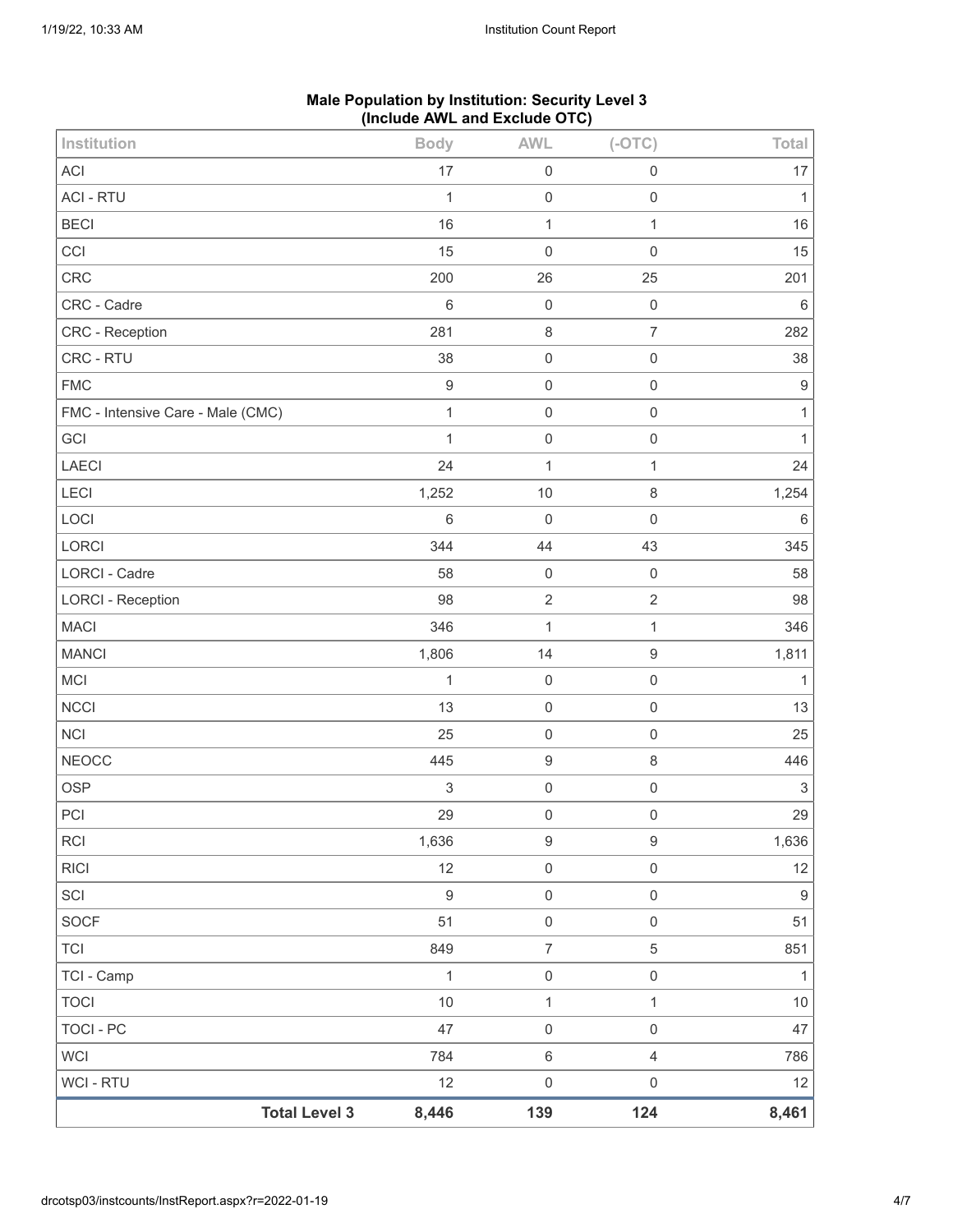### **Male Population by Institution: Security Level 2 (Include AWL and Exclude OTC)**

| Institution                       | <b>Body</b>                    | <b>AWL</b>          | $(-OTC)$            | Total          |
|-----------------------------------|--------------------------------|---------------------|---------------------|----------------|
| <b>ACI</b>                        | 775                            | $\,$ 5 $\,$         | $\mathsf 0$         | 780            |
| <b>ACI - RTU</b>                  | 102                            | $\mathbf 1$         | $\mathsf 0$         | 103            |
| <b>BECI</b>                       | 1,305                          | 12                  | $\boldsymbol{9}$    | 1,308          |
| CCI                               | 1,748                          | $\boldsymbol{9}$    | 6                   | 1,751          |
| CRC                               | 112                            | $\overline{4}$      | $\overline{4}$      | 112            |
| CRC - Cadre                       | 212                            | $\mathbf 0$         | $\mathsf 0$         | 212            |
| <b>CRC</b> - Reception            | 199                            | $\mathsf{O}\xspace$ | 0                   | 199            |
| CRC - RTU                         | $\mathbf{1}$                   | $\mathbf 0$         | $\mathsf{O}\xspace$ | 1              |
| DCI                               | 1                              | $\mathbf 0$         | $\mathsf 0$         | $\mathbf{1}$   |
| <b>FMC</b>                        | 15                             | $\overline{4}$      | $\mathbf{1}$        | 18             |
| FMC - Intensive Care - Male (CMC) | $\boldsymbol{9}$               | $\mathbf 0$         | $\mathsf 0$         | $\overline{9}$ |
| GCI                               | 551                            | $\mathbf 0$         | $\mathsf{O}\xspace$ | 551            |
| <b>GCI-RTU</b>                    | 42                             | $\mathbf 0$         | $\mathbf 0$         | 42             |
| <b>LAECI</b>                      | 998                            | 17                  | 17                  | 998            |
| LECI                              | 349                            | $\mathbf 0$         | $\mathbf 0$         | 349            |
| LOCI                              | 942                            | 13                  | $\,6\,$             | 949            |
| LORCI                             | 128                            | $\boldsymbol{9}$    | $\boldsymbol{9}$    | 128            |
| LORCI - Cadre                     | 65                             | $\mathbf 0$         | $\mathbf 0$         | 65             |
| <b>LORCI - Reception</b>          | 19                             | $\mathsf{O}\xspace$ | $\mathsf 0$         | 19             |
| <b>MACI</b>                       | 92                             | $\mathbf{1}$        | $\mathbf{1}$        | 92             |
| <b>MANCI</b>                      | 273                            | 1                   | $\mathbf{1}$        | 273            |
| <b>MCI</b>                        | 1,165                          | 12                  | $\overline{7}$      | 1,170          |
| NCCI                              | 877                            | $\,6\,$             | $\,6\,$             | 877            |
| <b>NCI</b>                        | 1,357                          | $17$                | 14                  | 1,360          |
| <b>NEOCC</b>                      | 400                            | 12                  | 12                  | 400            |
| <b>OSP</b>                        | $\mathbf{1}$                   | $\mathbf 0$         | $\mathsf{O}\xspace$ | 1              |
| PCI                               | 979                            | 10                  | $\mathbf{1}$        | 988            |
| <b>RCI</b>                        | 288                            | $\sqrt{2}$          | $\mathbf{1}$        | 289            |
| <b>RICI</b>                       | 1,365                          | 15                  | 13                  | 1,367          |
| SCI                               | 901                            | $\,$ 5 $\,$         | $\overline{4}$      | 902            |
| <b>SOCF</b>                       | $\overline{2}$                 | $\mathbf 0$         | $\mathsf{O}\xspace$ | $\overline{2}$ |
| <b>TCI</b>                        | 132                            | $\mathbf 0$         | $\mathsf{O}\xspace$ | 132            |
| TCI - Camp                        | $\mathbf{1}$                   | $\mathbf 0$         | $\mathsf{O}\xspace$ | 1              |
| <b>TOCI</b>                       | $\mathbf 5$                    | $\mathbf 0$         | $\mathsf{O}\xspace$ | $\sqrt{5}$     |
| <b>TOCI - PC</b>                  | 67                             | $\mathbf 0$         | $\,0\,$             | 67             |
| <b>WCI</b>                        | 20                             | $\mathbf 0$         | $\,0\,$             | 20             |
|                                   | <b>Total Level 2</b><br>15,498 | 155                 | 112                 | 15,541         |

**Male Population by Institution: Security Level 1**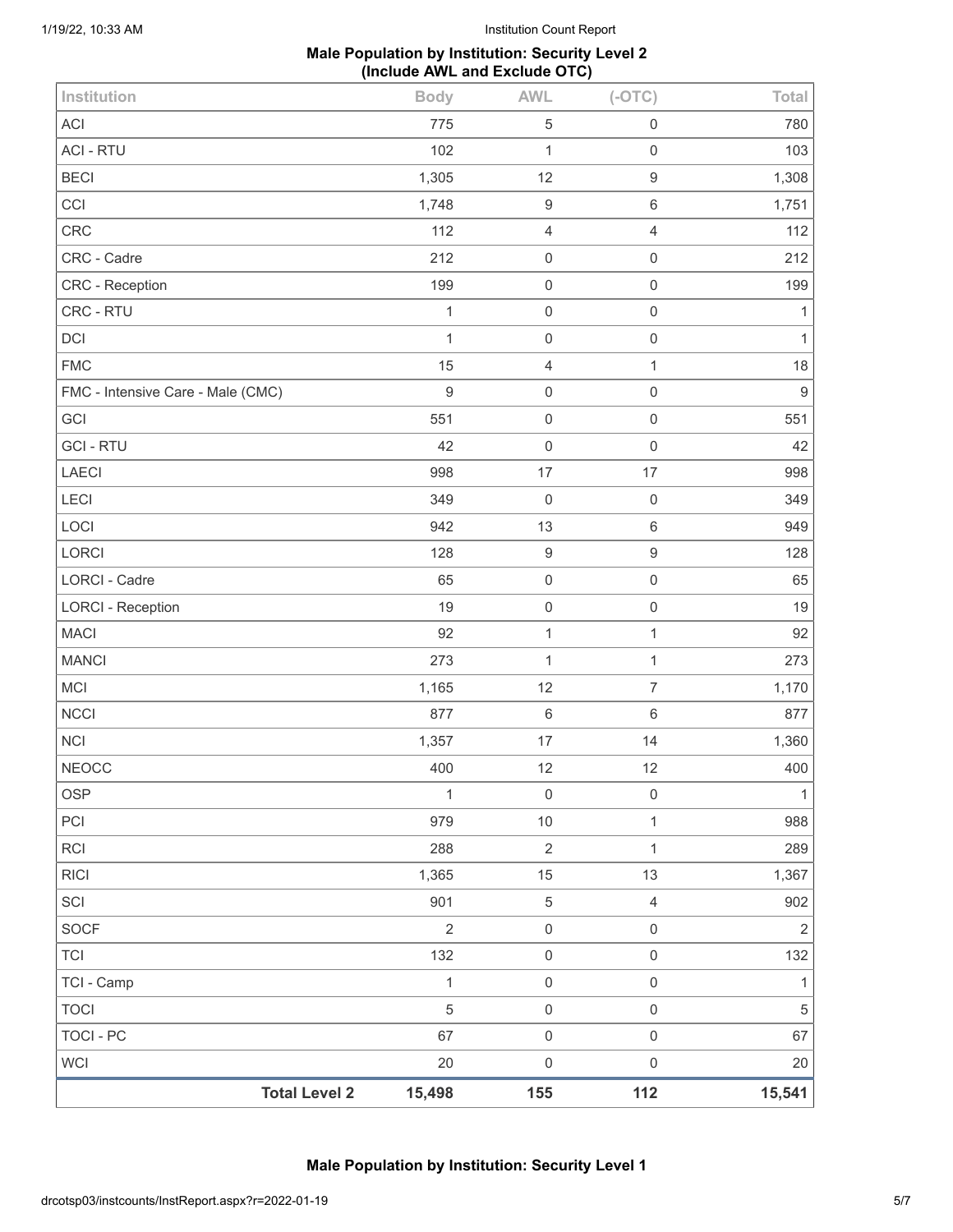1/19/22, 10:33 AM Institution Count Report

| (Include AWL and Exclude OTC)     |              |                     |                     |              |
|-----------------------------------|--------------|---------------------|---------------------|--------------|
| Institution                       | <b>Body</b>  | <b>AWL</b>          | $(-OTC)$            | Total        |
| <b>ACI</b>                        | 593          | 11                  | 5                   | 599          |
| <b>ACI - RTU</b>                  | 24           | $\mathbf{1}$        | $\mathbf{1}$        | 24           |
| <b>BECI</b>                       | 702          | 11                  | 8                   | 705          |
| <b>BECI - Camp</b>                | 468          | $\mathbf 0$         | $\mathsf{O}\xspace$ | 468          |
| CCI                               | 571          | $\overline{4}$      | $\overline{4}$      | 571          |
| <b>CRC</b>                        | 113          | $\overline{4}$      | $\overline{4}$      | 113          |
| CRC - Cadre                       | 32           | $\mathsf{O}\xspace$ | $\mathsf{O}\xspace$ | 32           |
| CRC - Reception                   | 206          | $\mathbf{1}$        | $\mathbf{1}$        | 206          |
| <b>FMC</b>                        | 126          | $\overline{2}$      | $\mathsf{O}\xspace$ | 128          |
| FMC - Intensive Care - Male (CMC) | 30           | $\mathsf{O}\xspace$ | 0                   | 30           |
| GCI                               | 497          | $\,8\,$             | 5                   | 500          |
| GCI - Camp                        | 543          | $\mathsf{O}\xspace$ | $\mathsf{O}\xspace$ | 543          |
| <b>GCI-RTU</b>                    | 10           | $\mathsf{O}\xspace$ | $\mathsf{O}\xspace$ | 10           |
| <b>LAECI</b>                      | 739          | 12                  | $\overline{7}$      | 744          |
| LOCI                              | 876          | $10$                | 3                   | 883          |
| LORCI                             | 249          | $\boldsymbol{9}$    | $\boldsymbol{9}$    | 249          |
| <b>LORCI - Cadre</b>              | 78           | $\mathsf{O}\xspace$ | $\mathsf{O}\xspace$ | 78           |
| <b>LORCI - Reception</b>          | 13           | $\mathsf{O}\xspace$ | $\mathsf{O}\xspace$ | 13           |
| MACI - Minimum                    | 1,308        | 17                  | 13                  | 1,312        |
| <b>MANCI</b>                      | 19           | $\overline{2}$      | $\overline{2}$      | 19           |
| MANCI - Camp                      | 301          | $\mathsf{O}\xspace$ | $\mathsf{O}\xspace$ | 301          |
| <b>MCI</b>                        | 521          | $\,6\,$             | $\overline{2}$      | 525          |
| MCI - Camp                        | 314          | $\mathbf 0$         | $\mathsf{O}\xspace$ | 314          |
| <b>NCCI</b>                       | 1,419        | $\overline{7}$      | 5                   | 1,421        |
| <b>NCI</b>                        | 1,064        | $\overline{4}$      | 3                   | 1,065        |
| <b>NEOCC</b>                      | $\mathbf{1}$ | $\mathsf{O}\xspace$ | $\mathsf{O}\xspace$ | $\mathbf{1}$ |
| <b>OSP</b>                        | 23           | $\mathsf{O}\xspace$ | $\mathsf{O}\xspace$ | 23           |
| PCI                               | 760          | 17                  | $\mathbf 5$         | 772          |
| <b>RICI</b>                       | 1,154        | $\overline{4}$      | $\overline{2}$      | 1,156        |
| SCI                               | 536          | $\mathbf 5$         | $\overline{2}$      | 539          |
| <b>SOCF</b>                       | $\mathbf{1}$ | $\mathsf 0$         | $\mathsf{O}\xspace$ | 1            |
| <b>TCI</b>                        | 27           | $\overline{4}$      | $\overline{2}$      | 29           |
| TCI - Camp                        | 361          | $\,0\,$             | $\,0\,$             | 361          |
| <b>WCI</b>                        | 64           | $\mathsf 0$         | $\mathsf{O}\xspace$ | 64           |
| <b>Total Level 1</b>              | 13,743       | 139                 | 83                  | 13,799       |

# **High Offender ID's**

Correctional Reception Center: A796576 Lorain Correctional Institution: A796575